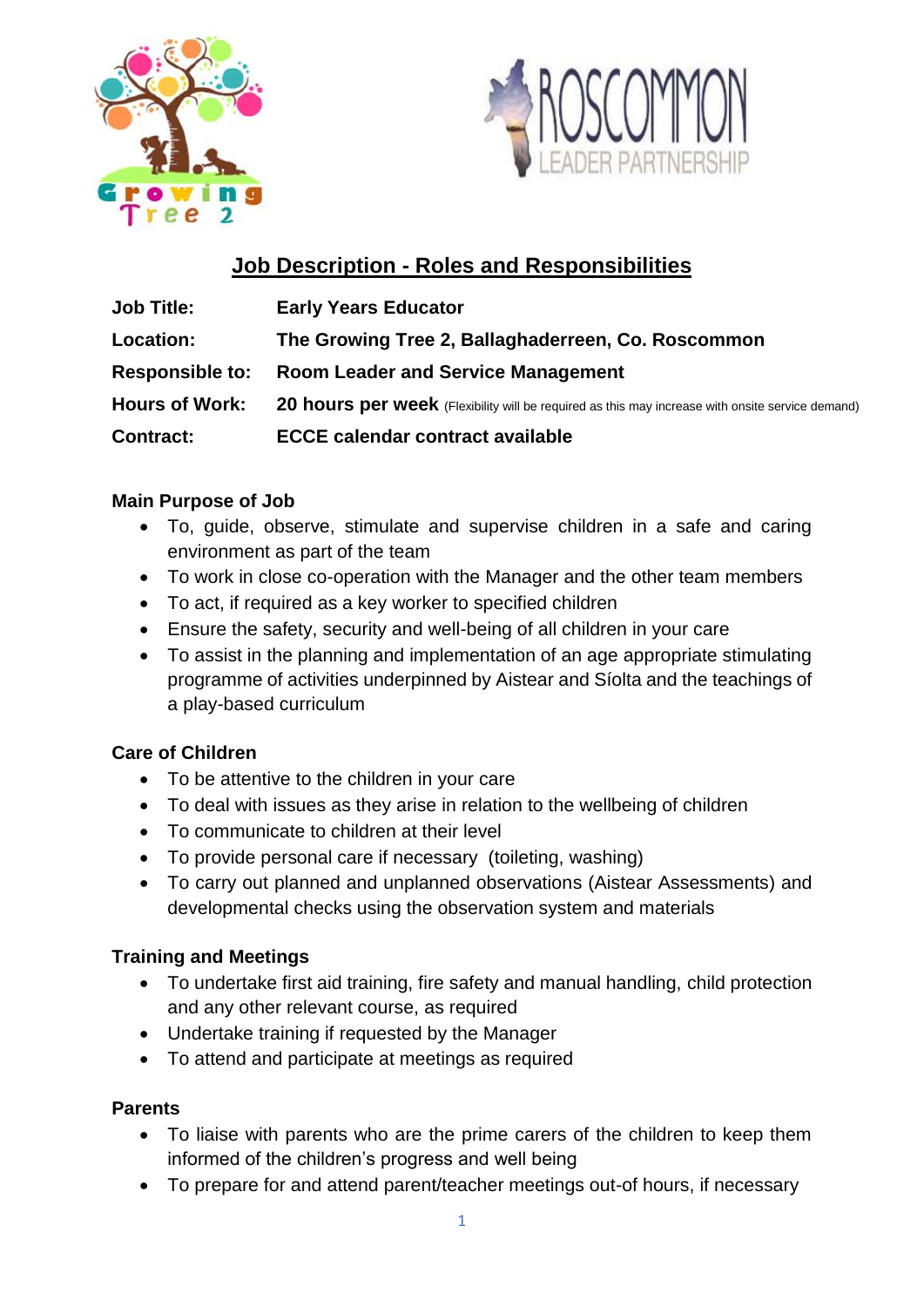# **Food**

- To encourage good eating habits and personal hygiene
- To use meal time as a social occasion with the children

# **Flexibility**

 To be flexible in regarding working in the different children rooms or schools. You will be required to work in different rooms and schools should a staff member be absent

# **Curriculum/Activities**

- To participate and assist in the planning and implementation of daily instructional and developmental activities for children
- Provide opportunities for children to learn in a holistic way
- To introduce children to the equipment based on their individual needs
- To provide opportunities for self-directed play
- To ensure children's cultural identity is recognised
- To effectively manage transitions

# **Health and Safety**

- To report any safety hazards/risks to Management immediately
- To refrain from engaging in any activity that poses a risk to you, other members of staff or children
- To have a good knowledge of fire and safety procedures within the service
- To maintain a safe, clean and healthy environment
- To keep your work space clean and hygienic
- To participate in cleaning duties as required
- To use equipment/machines according to Management instructions
- To maintain a safe and clean outside environment
- To maintain a good appearance with attention to dress-code, hair, make-up and jewellery in accordance with the terms and conditions as outlined in the Contract of Employment and Employment Handbook

# **Administration**

 To maintain appropriate records and documents in compliance with the Childcare Act, 1991 (Early Years Services) Regulations 2016. Records may include the child's progress, recording observations, Aistear, Assessments accidents records, etc.

# **Member of Staff Team Responsibilities**

- To be a member of the team engaging with the other members of staff working in the in the service
- Ensuring that you respect the rights of the children in the care of the service and their parents